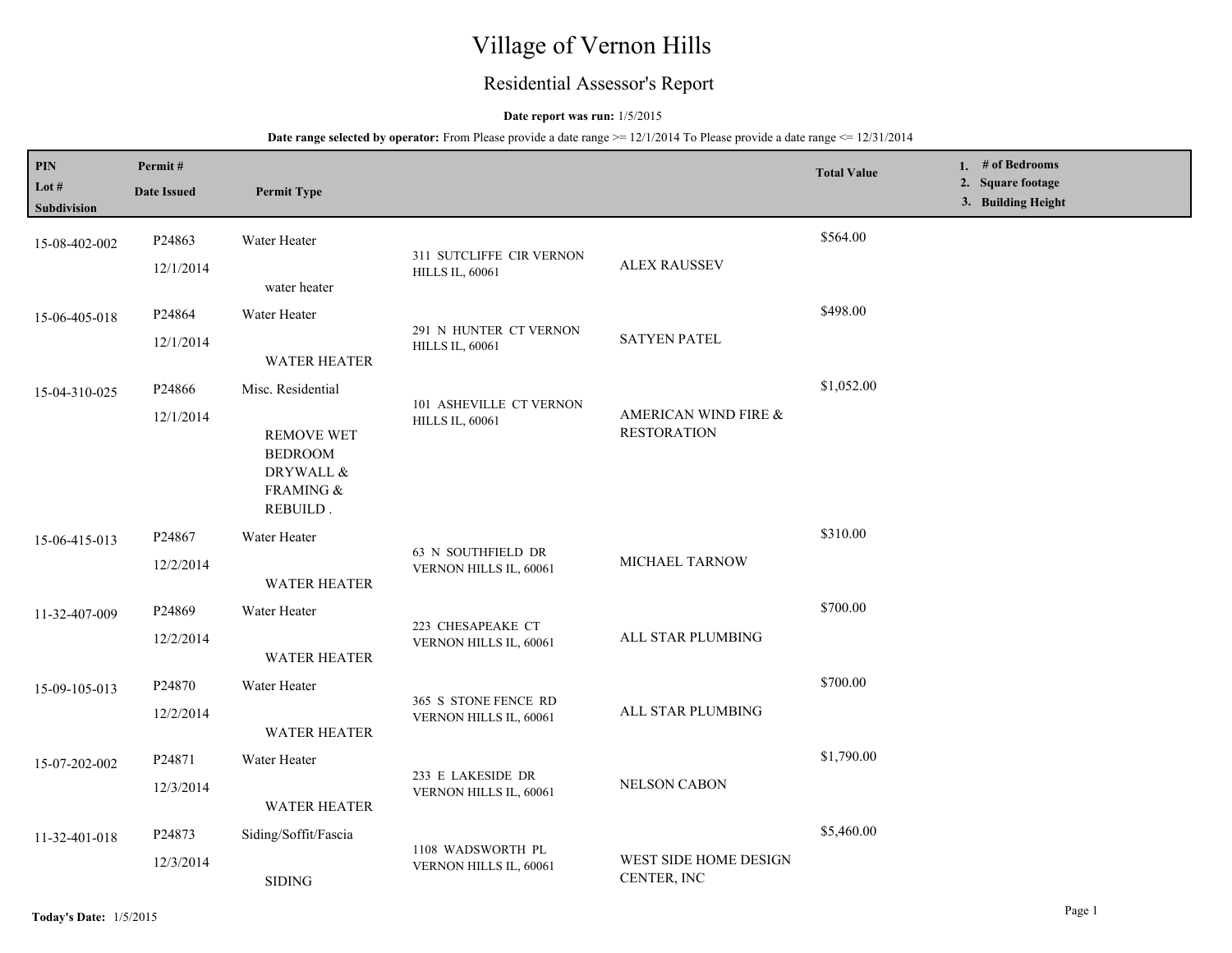| PIN<br>Lot #<br>Subdivision     | Permit#<br><b>Date Issued</b> | <b>Permit Type</b>                                                               |                                                    |                        | <b>Total Value</b> | 1. $#$ of Bedrooms<br>2. Square footage<br>3. Building Height |
|---------------------------------|-------------------------------|----------------------------------------------------------------------------------|----------------------------------------------------|------------------------|--------------------|---------------------------------------------------------------|
| 99-00-000-816                   | P24874<br>12/3/2014           | Furnace<br><b>FURNACE</b>                                                        | 304 SUTCLIFFE CIR VERNON<br><b>HILLS IL, 60061</b> | VINCE MAGSINO          | \$4,510.00         |                                                               |
| 99-99-101-589<br>POD 18, LOT 27 | P24875<br>12/4/2014           | Fire Sprinklers<br><b>FIRE SPRINKLER</b>                                         | 1634 LAKE CHARLES<br>VERNON HILLS IL, 60061        | ORION FIRE PROTECTION  | \$8,600.00         |                                                               |
| 15-06-407-032                   | P24876<br>12/5/2014           | Misc. Residential<br><b>BATHROOM: NO</b><br><b>ADDITIONAL</b><br><b>FIXTURES</b> | 26 N FIORE PKWY VERNON<br><b>HILLS IL, 60061</b>   | <b>BRENT ROLAND</b>    | \$8,000.00         |                                                               |
| 99-99-101-690<br>THE OAKS       | P24877<br>12/5/2014           | Voice/Data<br><b>SECURITY</b><br><b>SYSTEM</b>                                   | 714 THORNAPPLE CT<br>VERNON HILLS IL, 60061        | ADT SECURITY SERVICES, | \$50.00            |                                                               |
| 99-99-101-650<br>THE OAKS       | P24880<br>12/8/2014           | Fire Alarm<br>FIRE ALARM:<br>BLDG 950-958                                        | 950 RED OAK CIR VERNON<br><b>HILLS IL, 60061</b>   | ZOEPAZ INC             | \$12,250.00        |                                                               |
| 99-99-101-659<br>THE OAKS       | P24881<br>12/8/2014           | Fire Alarm<br>FIRE ALARM:<br><b>BLDG 960-968</b>                                 | 960 RED OAK CIR VERNON<br><b>HILLS IL, 60061</b>   | ZOEPAZ INC             | \$12,250.00        |                                                               |
| 99-99-101-670<br>THE OAKS       | P24882<br>12/8/2014           | Fire Alarm<br><b>FIRE ALARM:</b><br>BLDG 963-971                                 | 963 RED OAK CIR VERNON<br><b>HILLS IL, 60061</b>   | ZOEPAZ INC             | \$12,250.00        |                                                               |
| 99-99-101-660<br>THE OAKS       | P24883<br>12/8/2014           | Fire Alarm<br><b>FIRE ALARM:</b><br>BLDG 951-961                                 | 951 RED OAK CIR VERNON<br><b>HILLS IL, 60061</b>   | ZOEPAZ INC             | \$16,670.00        |                                                               |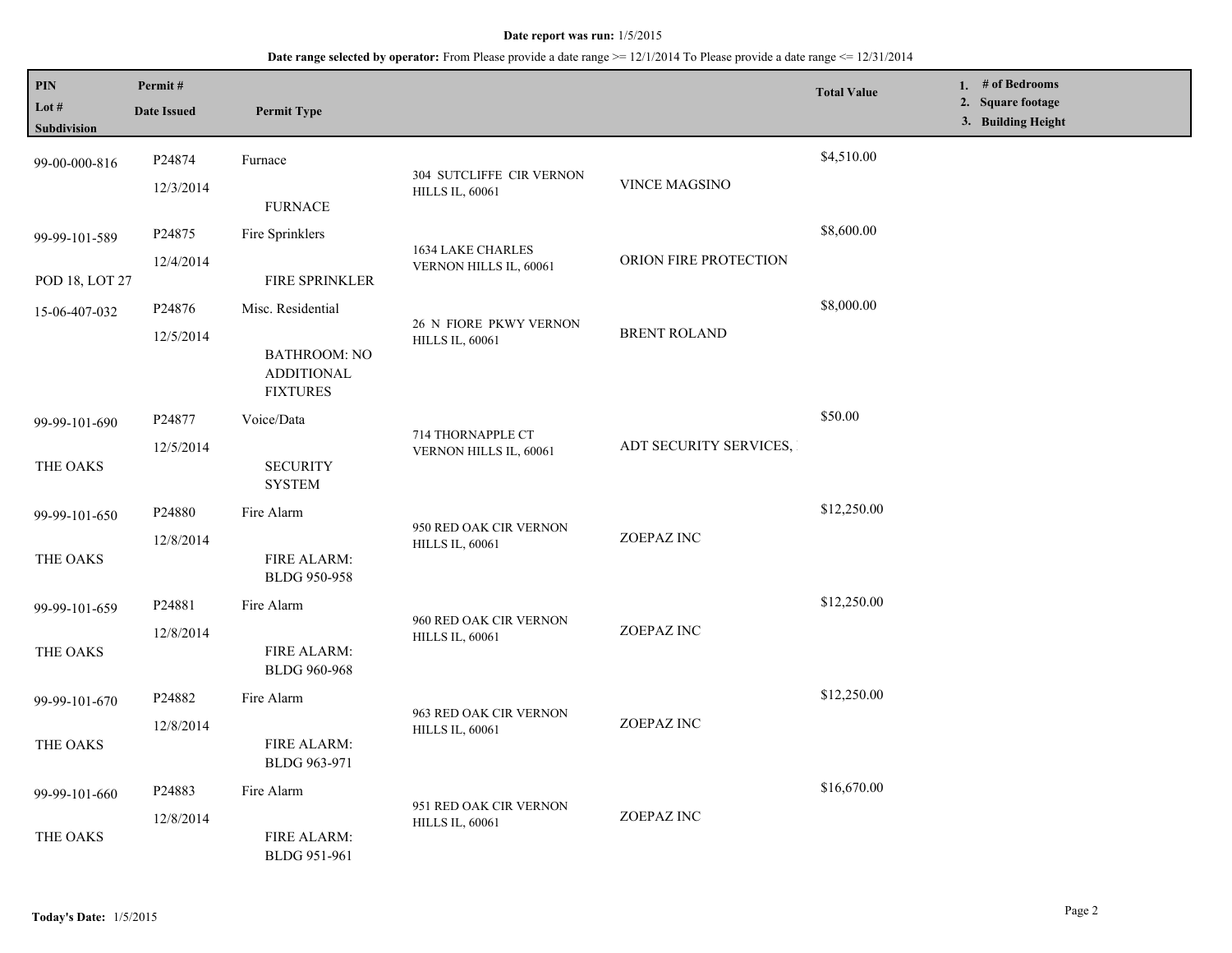| PIN<br>Lot #<br><b>Subdivision</b> | Permit#<br><b>Date Issued</b>    | <b>Permit Type</b>                                                                                                                         |                                                   |                         | <b>Total Value</b> | 1. # of Bedrooms<br>2. Square footage<br>3. Building Height |
|------------------------------------|----------------------------------|--------------------------------------------------------------------------------------------------------------------------------------------|---------------------------------------------------|-------------------------|--------------------|-------------------------------------------------------------|
| 15-04-310-020                      | P24884<br>12/8/2014              | Siding/Soffit/Fascia<br><b>SIDING</b>                                                                                                      | 100 ASHEVILLE CT VERNON<br><b>HILLS IL, 60061</b> | MID AMERICA EXTERIORS   | \$9,000.00         |                                                             |
| 15-04-101-032                      | P24885<br>12/8/2014              | Re-Roofing<br>Siding<br><b>REROOF &amp; SIDING</b>                                                                                         | <b>18 WARRINGTON RD</b><br>VERNON HILLS IL, 60061 | MID AMERICA EXTERIORS   | \$15,000.00        |                                                             |
| 99-99-996-549                      | P24886<br>12/9/2014              | Misc. Residential<br><b>KITCHEN</b><br><b>REMODEL</b>                                                                                      | 1982 N TREVINO TER<br>VERNON HILLS IL, 60061      | <b>KEELEY KOSSOF</b>    | \$40,000.00        |                                                             |
| 99-99-993-944                      | P24887<br>12/10/2014             | Misc. Residential<br>UPDATE KITCHEN,<br>HALL BATH, & PR<br>(NO ADDITIONAL<br><b>FIXTURES)</b><br><b>SAME LAYOUTS</b><br><b>AS EXISTING</b> | 364 MEADOW CT VERNON<br><b>HILLS IL, 60061</b>    | SABRINA INVESTMENTS, L. | \$9,100.00         |                                                             |
| 99-99-992-919                      | P24890<br>12/11/2014             | Water Heater<br>water heater                                                                                                               | 285 COURT OF SHOREWOOD<br>VERNON HILLS IL, 60061  | HENRYKA STANKIEWICZ     | \$800.00           |                                                             |
| 99-99-991-520                      | P24892<br>12/11/2014             | Re-Roofing<br><b>REROOF</b>                                                                                                                | 1476 N MAIDSTONE DR<br>VERNON HILLS IL, 60061     | A & A IMPROVEMENTS      | \$11,000.00        |                                                             |
| 99-99-992-039                      | P <sub>24897</sub><br>12/12/2014 | Water Heater<br><b>WATER HEATER</b>                                                                                                        | 2025 N INVERNESS DR<br>VERNON HILLS IL, 60061     |                         | \$1,255.00         |                                                             |
| 99-99-994-725                      | P24898<br>12/15/2014             | Water Heater<br><b>WATER HEATER</b>                                                                                                        | 527 S SUPERIOR ST<br>VERNON HILLS IL, 60061       | <b>ARTHUR REINSTEIN</b> | \$1,135.00         |                                                             |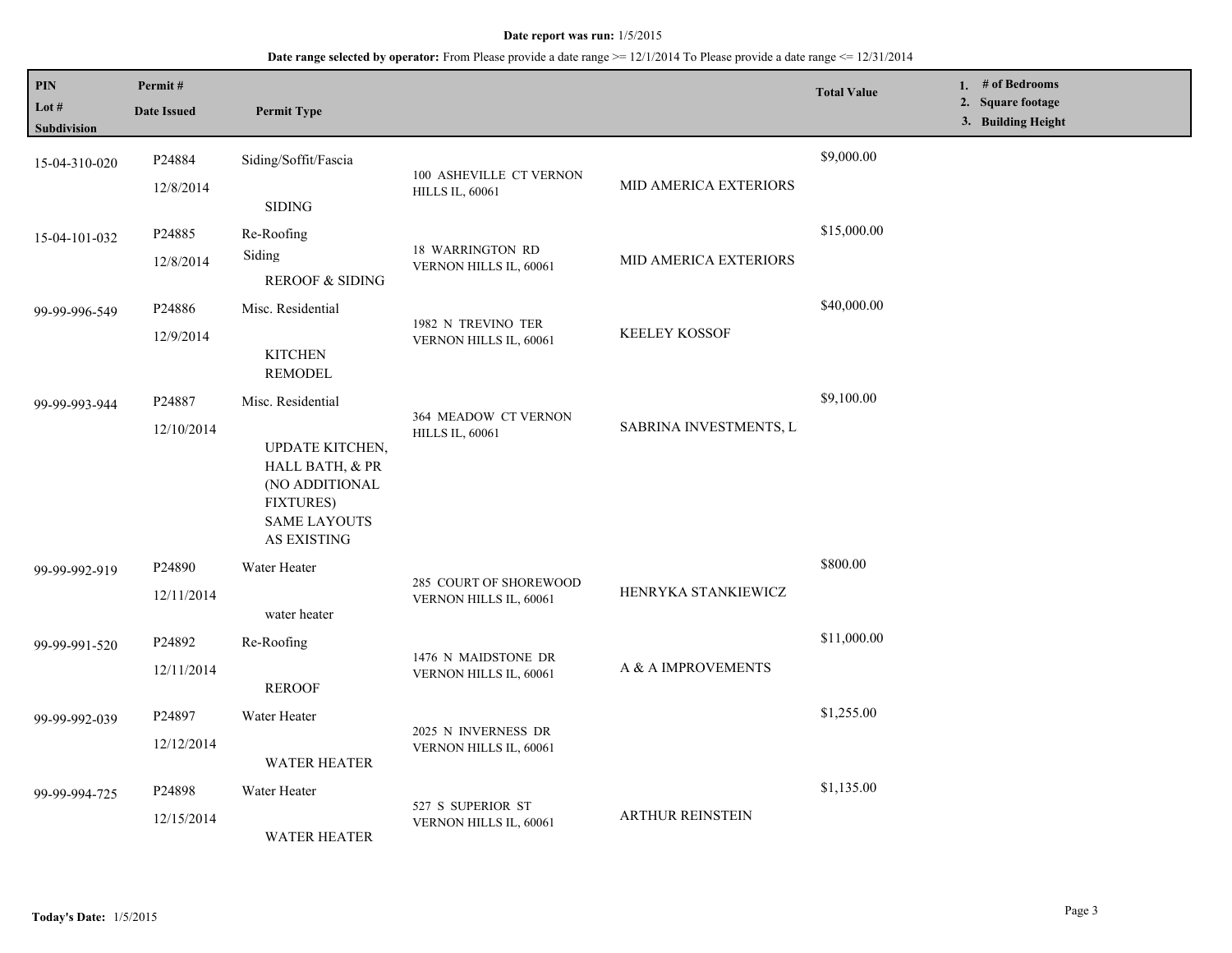| PIN<br>Lot #<br>Subdivision       | Permit#<br><b>Date Issued</b>    | <b>Permit Type</b>                                                                                                                       |                                                  |                               | <b>Total Value</b> | 1. $#$ of Bedrooms<br>2. Square footage<br>3. Building Height |
|-----------------------------------|----------------------------------|------------------------------------------------------------------------------------------------------------------------------------------|--------------------------------------------------|-------------------------------|--------------------|---------------------------------------------------------------|
| 99-99-994-472                     | P24899<br>12/15/2014             | Water Heater<br><b>WATER HEATER</b>                                                                                                      | 456 W SYCAMORE ST<br>VERNON HILLS IL, 60061      | AMERICAN ROOTER SERVI<br>INC. | \$525.00           |                                                               |
| 99-99-992-923                     | P <sub>24900</sub><br>12/15/2014 | Furnace<br><b>FURNACE</b>                                                                                                                | 287 COVENTRY CIR<br>VERNON HILLS IL, 60061       | FOUR SEASONS INC              | \$3,090.00         |                                                               |
| 15-08-220-008                     | P24903<br>12/16/2014             | Misc. Residential<br>Water heater<br><b>KITCHEN</b><br><b>REMODEL AND</b><br><b>WATER HEATER</b>                                         | 349 W TALLY HO DR<br>VERNON HILLS IL, 60061      | J.S. POKORNY CO               | \$12,000.00        |                                                               |
| 99-00-000-435<br>LOT 24, SAWGRASS | P24904<br>12/16/2014             | <b>Security System</b><br><b>SECURITY</b><br><b>SYSTEM</b>                                                                               | 1805 N SAWGRASS ST<br>VERNON HILLS IL, 60061     | ADT SECURITY SERVICES,        | \$181.00           |                                                               |
| 99-99-101-601<br>POD 18, LOT 42   | P <sub>24905</sub><br>12/16/2014 | Fire Sprinklers<br>FIRE SPRINKLER -<br><b>LOT 42 RIVIERA</b><br><b>ESTATES</b>                                                           | 1729 LAKE CHARLES<br>VERNON HILLS IL, 60061      | <b>NOVA FIRE PROTECTION</b>   | \$9,400.00         |                                                               |
| 15-08-112-011                     | P <sub>24906</sub><br>12/16/2014 | Misc. Residential<br>Air<br><b>UPDATE KITCHEN</b><br>AND BATHROOM,<br>INSTALL A/C,<br><b>UPDATE</b><br><b>ELECTRICAL</b><br><b>PANEL</b> | 310 GREENBRIER LN<br>VERNON HILLS IL, 60061      | <b>IRINA FEYMAN</b>           | \$11,880.00        |                                                               |
| 99-99-994-703                     | P <sub>24907</sub><br>12/16/2014 | Misc. Residential<br><b>BASEMENT: NO</b><br><b>PLUMBING</b>                                                                              | 515 W TORREY PINES WAY<br>VERNON HILLS IL, 60061 | <b>CHESTER G LIS</b>          | \$4,000.00         |                                                               |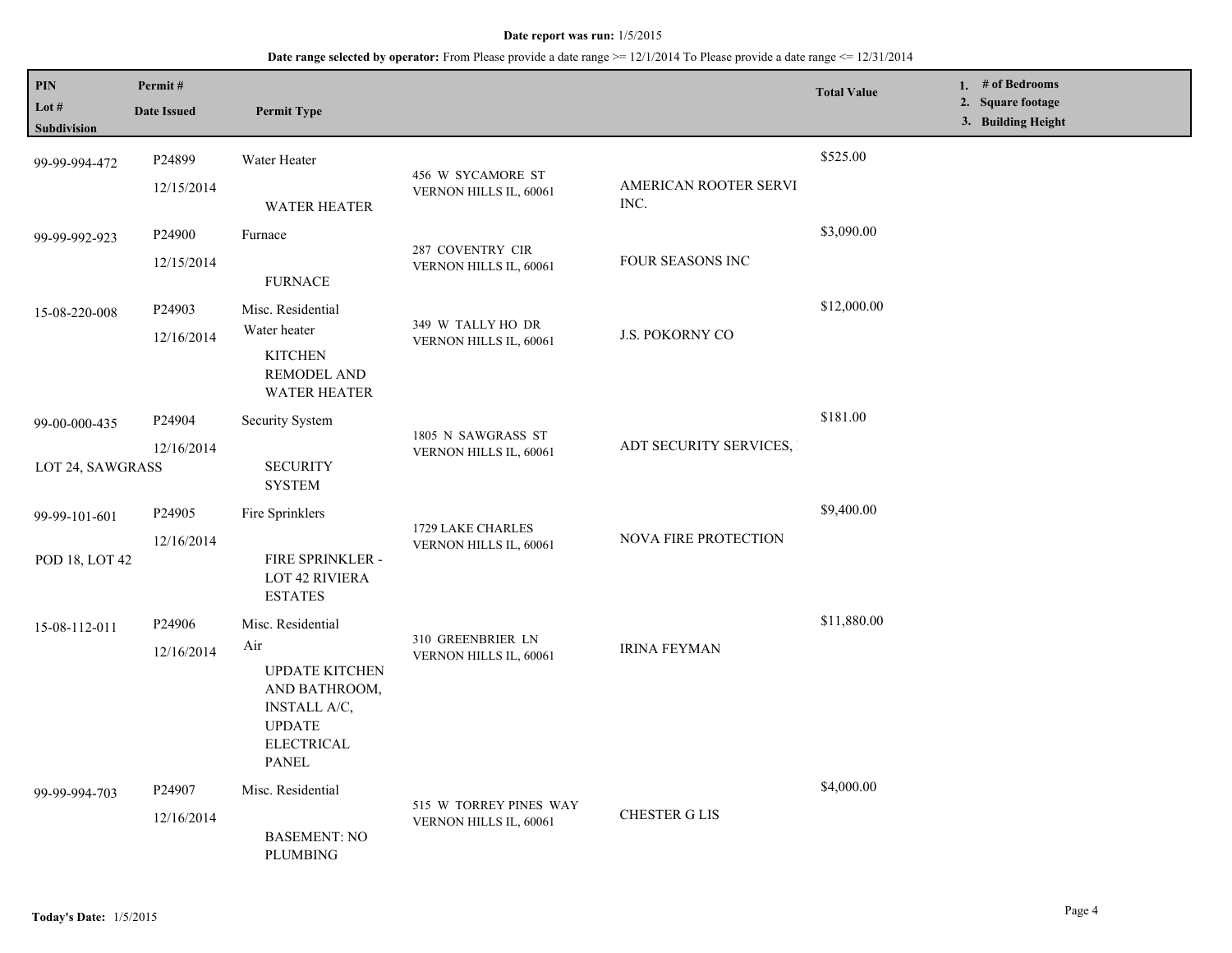| PIN<br>Lot #<br>Subdivision | Permit#<br><b>Date Issued</b> | <b>Permit Type</b>                                                |                                                      |                                                              | <b>Total Value</b> | 1. $#$ of Bedrooms<br>2. Square footage<br>3. Building Height |
|-----------------------------|-------------------------------|-------------------------------------------------------------------|------------------------------------------------------|--------------------------------------------------------------|--------------------|---------------------------------------------------------------|
| 11-32-402-008               | P24908<br>12/18/2014          | Sewer Repair                                                      | 1104 EMERSON PL VERNON                               | RICKS SEWER & DRAIN                                          | \$3,000.00         |                                                               |
|                             |                               | <b>SEWER REPAIR</b>                                               | <b>HILLS IL, 60061</b>                               |                                                              |                    |                                                               |
| 99-99-996-409               | P24909                        | Water Heater                                                      |                                                      | ALL STAR PLUMBING                                            | \$700.00           |                                                               |
|                             | 12/18/2014                    | <b>WATER HEATER</b>                                               | 416 MUIRWOOD CT<br>VERNON HILLS IL, 60061            |                                                              |                    |                                                               |
| 99-99-996-642               | P24911                        | Fence                                                             |                                                      |                                                              | \$8,000.00         |                                                               |
|                             | 12/19/2014                    | <b>FENCE</b>                                                      | 248 E LASALLE ST VERNON<br><b>HILLS IL, 60061</b>    | ARONSON FENCE                                                |                    | 3.<br>42.00                                                   |
| 15-05-422-016               | P24912                        | Re-Roofing                                                        | 206 AUTUMN LN VERNON<br><b>HILLS IL, 60061</b>       |                                                              | \$6,181.00         |                                                               |
|                             | 12/19/2014                    | <b>REROOF</b>                                                     |                                                      | AMERICAN DREAM HOME<br><b>IMPROVEMENT</b>                    |                    |                                                               |
| 99-99-994-857               | P <sub>24913</sub>            | Water Heater                                                      | 60 MICHIGAN CT VERNON<br><b>HILLS IL, 60061</b>      | ANASTASIA PICHUGINA                                          | \$400.00           |                                                               |
|                             | 12/19/2014                    | <b>WATER HEATER</b>                                               |                                                      |                                                              |                    |                                                               |
| 15-04-307-002               | P24915                        | Re-Roofing                                                        | <b>3 BEDFORD DR VERNON</b><br><b>HILLS IL, 60061</b> | HOME EXTERIOR DECORAT                                        | \$4,980.00         |                                                               |
|                             | 12/19/2014                    | Siding<br><b>REROOF AND</b><br><b>SOFFIT AND</b><br><b>FASCIA</b> |                                                      |                                                              |                    |                                                               |
| 15-08-404-007               | P24917                        | Water Heater                                                      |                                                      | <b>HAROLD PARK</b>                                           | \$528.00           |                                                               |
|                             | 12/19/2014                    | <b>WATER HEATER</b>                                               | 469 CHESTERFIELD LN<br>VERNON HILLS IL, 60061        |                                                              |                    |                                                               |
| 15-08-107-046               | P <sub>24919</sub>            | Sewer Repair                                                      |                                                      |                                                              | \$2,200.00         |                                                               |
|                             | 12/23/2014                    | <b>SEWER REPAIR</b>                                               | 329 CHERRY VALLEY RD<br>VERNON HILLS IL, 60061       | 24-7 PLUMBING 4 U                                            |                    |                                                               |
| 99-00-000-452               | P24920                        | Air Conditioning                                                  |                                                      | \$6,898.00<br>ARS OF ILLINOIS (AMERIC/<br><b>RESIDENTIAL</b> |                    |                                                               |
|                             | 12/23/2014                    | Furnance<br>FURNACE AND AC                                        | 447 E PINE LAKE CIR<br>VERNON HILLS IL, 60061        |                                                              |                    |                                                               |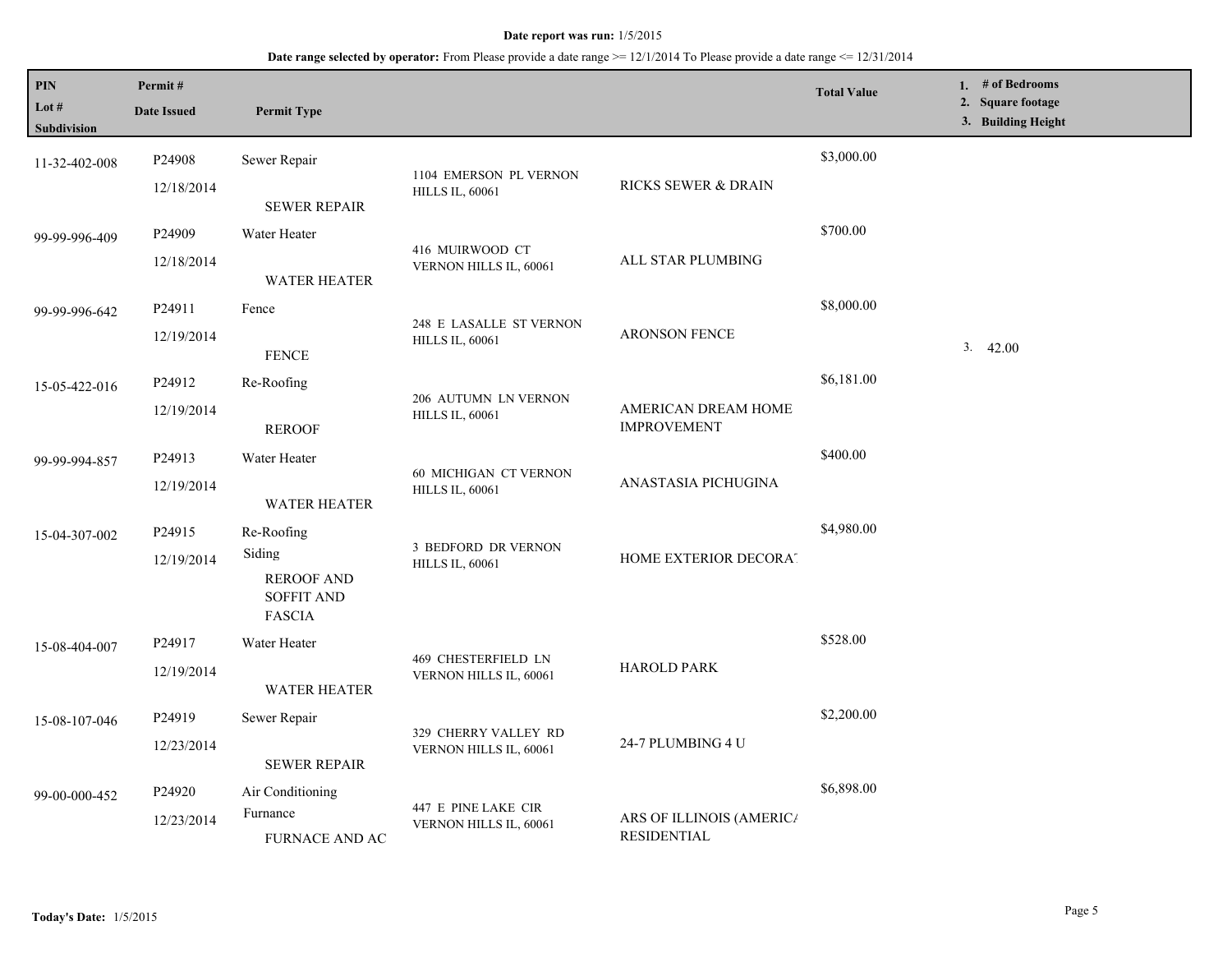| $\mathbf{PIN}$<br>Lot $#$<br>Subdivision | Permit#<br><b>Date Issued</b>    | <b>Permit Type</b>                                                                               |                                                  |                                           | <b>Total Value</b> | 1. # of Bedrooms<br>2. Square footage<br>3. Building Height |
|------------------------------------------|----------------------------------|--------------------------------------------------------------------------------------------------|--------------------------------------------------|-------------------------------------------|--------------------|-------------------------------------------------------------|
| 15-04-307-002                            | P24921<br>12/23/2014             | Driveway/Slab<br>Sidewalk<br><b>DRIVEWAY AND</b><br><b>SIDEWALK</b>                              | 3 BEDFORD DR VERNON<br><b>HILLS IL, 60061</b>    | <b>URIEL'S LANDSCAPING</b>                | \$3,100.00         |                                                             |
| 15-04-101-029                            | P24922<br>12/23/2014             | Misc. Residential<br><b>MOVING</b><br><b>ELECTRICAL</b><br><b>SWITCHES AND</b><br>DEMO KNEE WALL | 12 WARRINGTON RD<br>VERNON HILLS IL, 60061       | HOME COMFORT HEATING                      | \$2,000.00         |                                                             |
| 99-99-996-016                            | P24923<br>12/23/2014             | Water Heater<br><b>WATER HEATER</b>                                                              | 844 LANSING CT VERNON<br><b>HILLS IL, 60061</b>  | DRF (ELEC) INSTALLATION<br><b>INC</b>     | \$952.00           |                                                             |
| 11-32-401-013                            | P24925<br>12/23/2014             | Re-Roofing<br>Siding<br><b>RE-ROOF AND</b><br><b>SIDING</b>                                      | 1109 EMERSON PL VERNON<br><b>HILLS IL, 60061</b> | AMERICAN DREAM HOME<br><b>IMPROVEMENT</b> | \$18,516.00        |                                                             |
| 99-99-991-508                            | P24926<br>12/24/2014             | Misc. Residential<br><b>INSTALL STAIR</b><br>LIFT IN COMMON<br><b>AREA OF</b><br><b>BUILDING</b> | 1454 CLAIRMONT CT<br>VERNON HILLS IL, 60061      | <b>CATHY TEMPLEMAN</b>                    | \$5,800.00         |                                                             |
| 99-99-101-588<br>POD 18, LOT 26          | P24928<br>12/29/2014             | 1 & 2 Family New<br>NEW SINGLE<br><b>FAMILY LOT 26</b>                                           | 1640 LAKE CHARLES<br>VERNON HILLS IL, 60061      | FIDELITY BUILDERS 2, INC                  | \$450,000.00       | 1. $4.0$<br>4,893.00<br>2.                                  |
| 99-99-994-709                            | P <sub>24930</sub><br>12/29/2014 | Furnace<br><b>FURNACE</b>                                                                        | 52 CONSTITUTION CT<br>VERNON HILLS IL, 60061     | 24 HOUR HOME COMFORT<br><b>SERVICES</b>   | \$4,400.00         |                                                             |